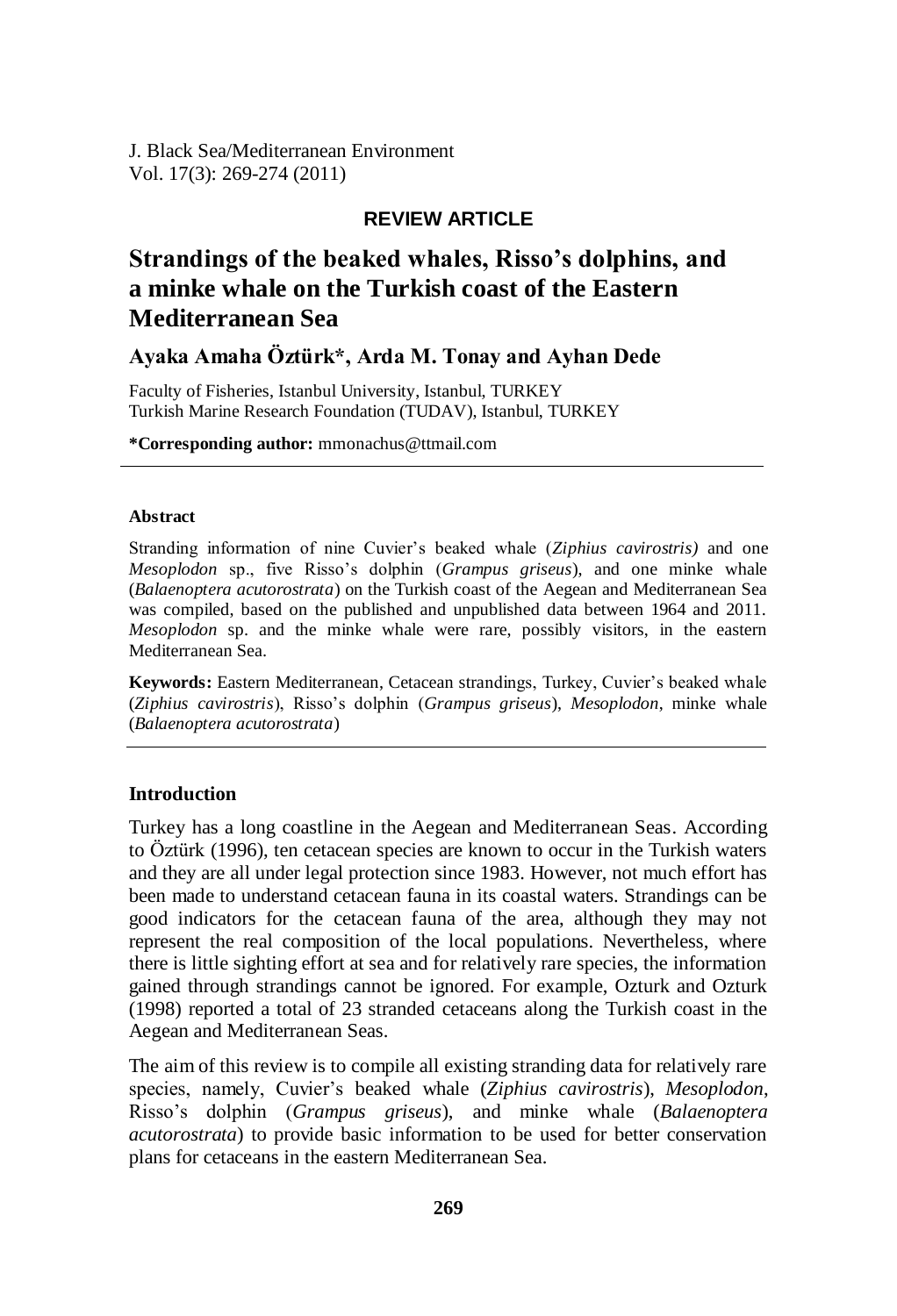### **Materials and Methods**

Stranding data of the beaked whales, Risso's dolphins, and a minke whale collected personally, published in articles (journals, newsletters, newspapers), broadcasted on TV, and reported by the Turkish Marine Research Foundation (TUDAV) Stranding Network were compiled for the years between 1964 and 2011. Besides, the information provided by fishermen was also taken into consideration since 1990.

## **Results and Discussion**

The information on the cetacean strandings of the beaked whales, Risso"s dolphins, and a minke whale is compiled in Table 1 and their locations are shown in Figure 1.

Cuvier"s beaked whales are widely distributed in offshore waters of all oceans (Jefferson *et al*. 1993) including the Mediterranean Sea. Podesta *et al*. (2006) compiled the records of 316 stranding whales of this species between 1803-2003 in the Mediterranean Sea. In Turkey, the first stranding of the Cuvier"s beaked whale was reported by Marchasseux (1980) from the Gökçeada Island in the Northern Aegean Sea (Figure 1). Kinzelbach (1985) reported a skull which had been found by the fishermen in Karataş, Adana in 1982. Later, Özturk and Özturk (1998) reported three stranded individuals from the Aegean and Mediterranean coasts of Turkey between 1990 and 1997. Podesta *et al*. (2006) included 2 whales stranded in 2001. They actually stranded alive on the beach of Bozyazi, Mersin. One of them died and the other one was returned to the sea, then stranded again (A.C.Gücü, *pers.comm*.). In 2002, a dead Cuvier"s beaked whale was found in an underwater cave near Fethiye (Öztürk, 2002). Most recently in 2009, an animal stranded in Sarıgerme. As total, nine stranded Cuvier"s beaked whales have been reported.

The reasons of the stranding of Cuvier's beaked whales are not known in the Turkish waters. Frantzis (1998), however, reported a mass stranding of 12 Cuvier"s beaked whales along the coast of the Kyparissiakos Gulf and hypothesized that the low frequency active sonar (LFAS) can be a reason for this mass stranding. Cox *et al*. (2006) mentioned that several mass strandings of Cuvier"s beaked whales suggested that exposure to anthropogenic sounds negatively affect them. No mass stranding has been recorded in the Turkish part of the Aegean or Mediterranean Seas. There are, however, some occasions when military exercises are carried out in the two seas and the use of low-mid frequency sonar is considerable. Seismic research for petrol and natural gas in the area can also be a threat to the beaked whales. Therefore, by knowing the existence of the Cuvier"s beaked whales as shown by the present study, precautionary approaches should be taken when such human activities are anticipated in the area.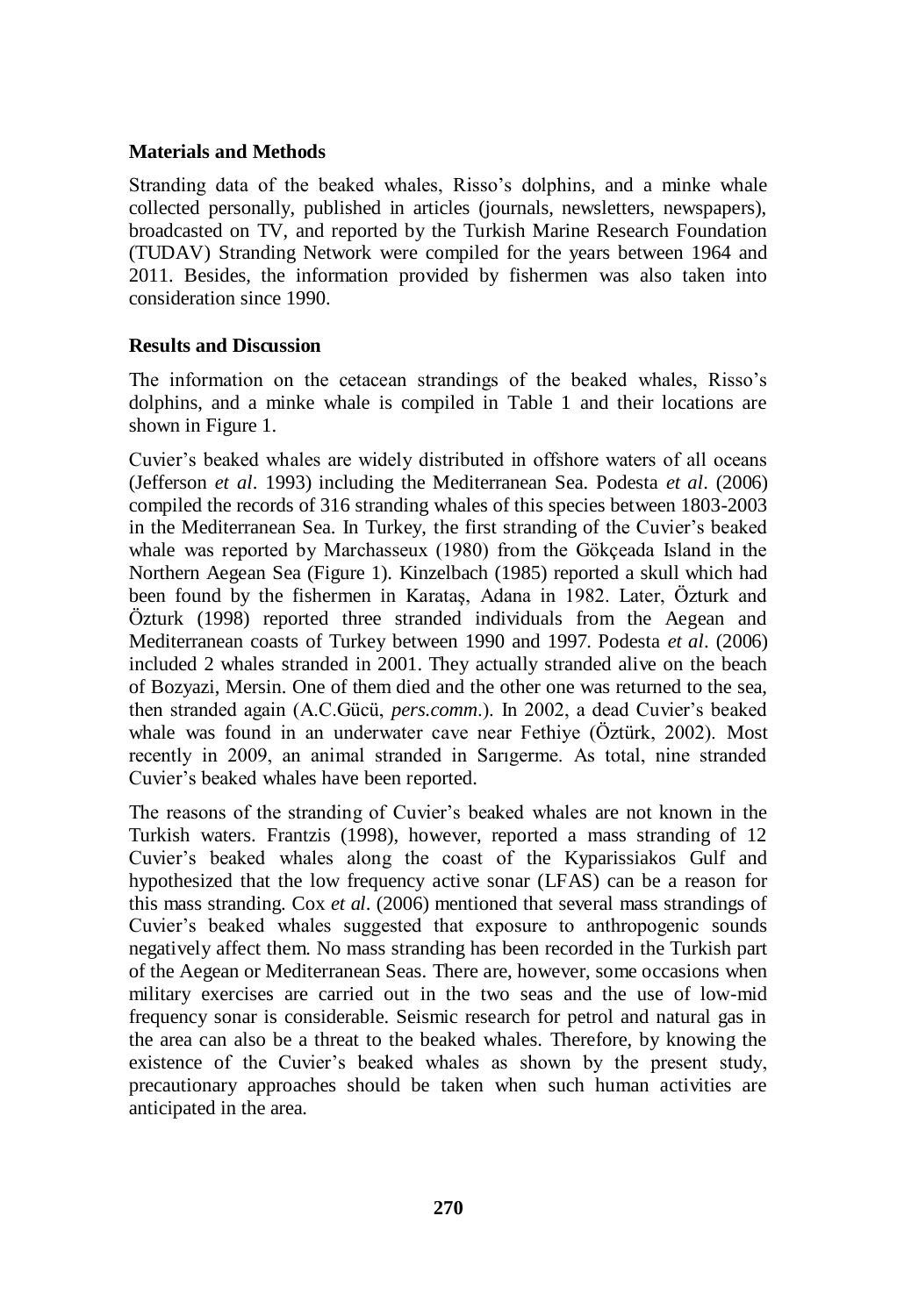**Table 1.** List of cetacean strandings along the Turkish coast of the Aegean and Mediterranean Seas. (M: male, F: female; Number of animals was all one, except two animals of *Z.cavirostris*\*\* in Bozyazı.)

| <b>Species</b>        | Date         | B.L.               |                              | <b>Sex Place</b> | Source                         |
|-----------------------|--------------|--------------------|------------------------------|------------------|--------------------------------|
|                       |              | (cm)               |                              |                  |                                |
| Z. cavirostris        | 8 Mar. 1964  | 580                |                              | Gökçeada         | Marchasseux 1980               |
| Z. cavirostris        | 13 Sep. 1982 | $\overline{a}$     | $\overline{\phantom{a}}$     | Karatas          | Kinzelbach 1985                |
| Z. cavirostris        | July 1994    | 800                | $\overline{\phantom{a}}$     | Serik            | Öztürk & Öztürk 1998           |
| G. griseus            | 25 May 1995  | $300 \approx$      | $\qquad \qquad \blacksquare$ | Fethive          | TUDAV                          |
| Z. cavirostris*       | 19 Mar. 1995 | $350\approx$       | F                            | <b>Oren</b>      | Öztürk & Ozturk 1998           |
| Z. cavirostris        | Apr. 1997    | 610                | M                            | Dalyan           | Öztürk & Öztürk 1998           |
| G. griseus            | Aug. 1998    | 350                | $\frac{1}{2}$                | Alanya           | <b>TUDAV</b>                   |
| Z. cavirostris $**$   | 19 Apr. 2001 | $\overline{\cdot}$ | $\overline{\phantom{a}}$     | <b>Bozyazi</b>   | Podesta et al. 2006,           |
|                       |              |                    |                              |                  | A.C. Gücü, pers. comm.         |
| Z. cavirostris        | 27 Jan. 2002 | 755                | F                            | Fethiye          | Öztürk 2002                    |
|                       |              |                    |                              |                  | E. Akbulut, <i>pers.comm</i> . |
| B. acutorostrata      | 14 Aug. 2005 | 400                | М                            | Erdemli          | Media                          |
| G. griseus            | 2 Feb.2007   | $300 \approx$      | $\overline{\phantom{a}}$     | Edremit          | Tonay et al. 2009              |
| <i>Mesoplodon</i> sp. | 9 Jan. 2009  | $500\approx$       | F                            | Fethiye          | Notarbartolo di Sciara 2009    |
| Z. cavirostris        | 7 Feb.2009   | $500\approx$       | M                            | Sarigerme        | Media                          |
| G. griseus            | 26 Apr. 2011 | 334                | $\qquad \qquad \blacksquare$ | Saros Bay,       | Media                          |
|                       |              |                    |                              | Gelibolu         |                                |
| G. griseus            | 5 May 2011   | 340?               | F                            | Bodrum           | Media                          |

Note: The stranding date of *Z. cavirostris\** recorded as June 1995(Ozturk & Ozturk 1998) was corrected as 19 Mar. 1995.

On 9 January 2009, a beaked whale, *Mesoplodon* sp., was live stranded in Fethiye and it was rescued back to the sea by the effort of local people (Notarbartolo di Sciara, 2009). Later, based on the photographs taken, it was identified possibly as Gervais" beaked whale, *Mesoplodon europaeus*, which can make this 2009 stranding in Fethiye the second case in the whole Mediterranean after the one in Livorno (Italy), 2001 (Notarbartolo di Sciara and Birkun, 2010). Gervais" beaked whales occur between the temperate and tropical waters in the Atlantic Ocean (Jefferson *et al*. 1993), but rare in the Mediterranean Sea.

Risso"s dolphins are also widely distributed from the tropics to the temperate regions, including the Mediterranean Sea (Jefferson *et al*. 1993). The status of Risso"s dolphins is poorly known in the Mediterranean according to the review made by Bearzi *et al*. (2011). During 1997 - 2011 only five stranded Risso"s dolphins were found on the Mediterranean coast of Turkey. Both were adult animals, considering their body length. Besides, two individuals were reported as the bycatch of the swordfish fishery in the Fethiye region (Öztürk *et al*. 2007). Thus there can be other strandings of this species due to bycatch if more survey effort is made as long as swordfish drift net fishery continues.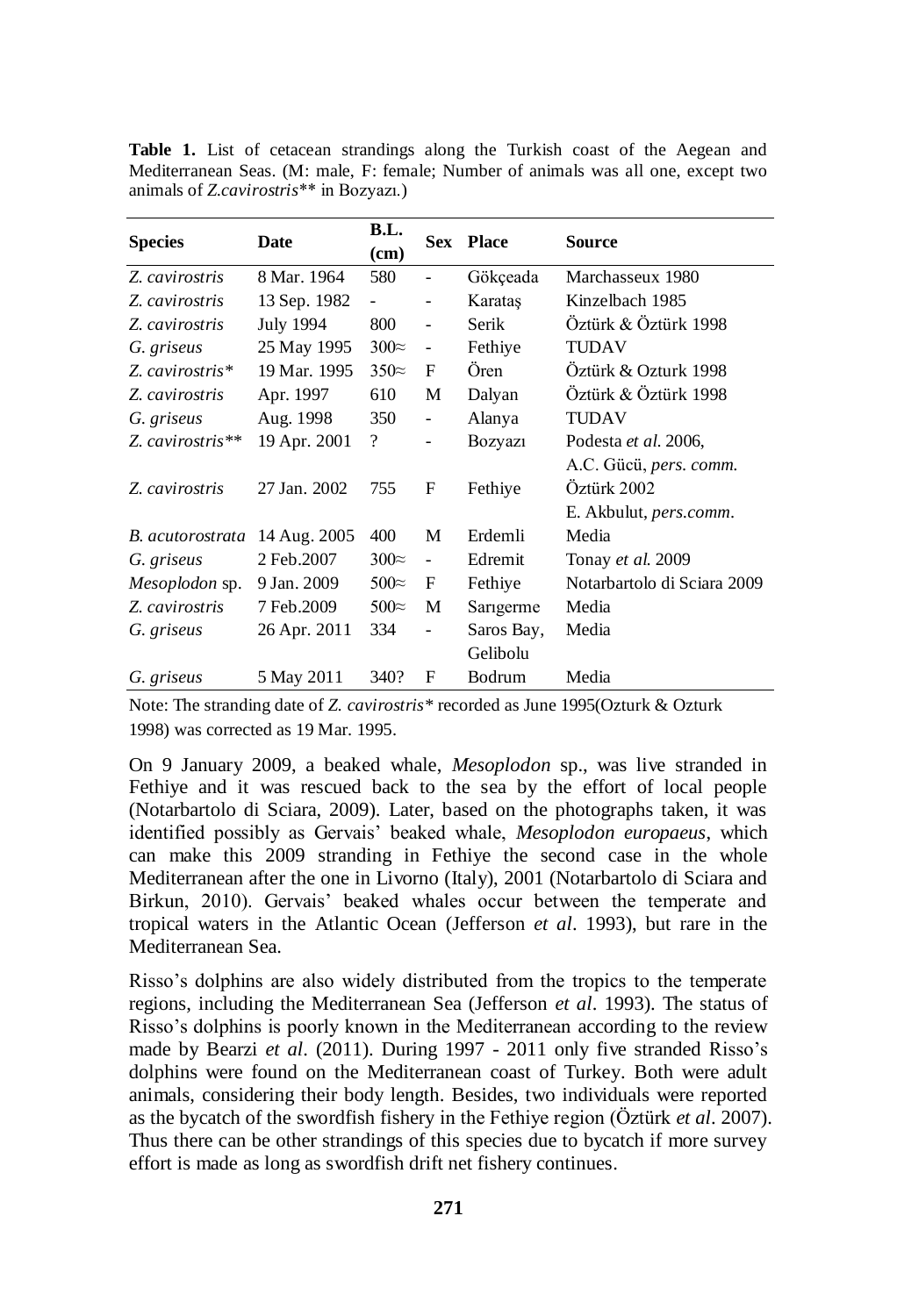In August 2005, a whale of approximately 4 m stranded on Erdemli, Mersin, and was towed to the offshore area for disposal. It was reported in the newspapers and TV news. It had a tongue swollen so big like a balloon that made initial identification very difficult. Later based on the video, it was identified most probably as a minke whale, *Balaenoptera acutorostrata*. In the Mediterranean Sea, the only common baleen whale species is the fin whale, although there are occasionally "visitor" whales, such as common minke whales and humpback whales. Notarbartolo di Sciara and Birkun (2010) compiled 29 sighting and stranding events of this species in the whole Mediterranean. In the eastern Mediterranean, there was a stranding in 2000 on the Skiathos Island, the Aegean Sea (Verriopoulou *et al*. 2001) and two strandings in 2000 and 2004 (Sheinin *et al*. 2004) on the Israeli coast. This is the first record of the minke whale stranding on the Turkish coast.



**Figure 1.** Stranding locations of cetaceans in the Turkish part of the Aegean and Mediterranean Seas. (circle: *Z .cavirostris*, square: *G. griseus*, star: *Mesoplodon* sp., triangle: *B. acutorostrata*)

In conclusion, these stranding data provide some a baseline for the conservation plan for cetaceans in the Turkish waters in the eastern Mediterranean Sea. It is necessary to establish a national cetacean stranding network along all the coastline of Turkey, to train volunteers to cover wider areas and to collect more systematic and reliable data for each stranded individual. In case of strandings of rare species, such as the minke whale and *Mesoplodon* in this paper, immediate actions need to be taken to identify species and collect genetic and other specimens. Besides, a rescue team and facility are needed in case of live strandings.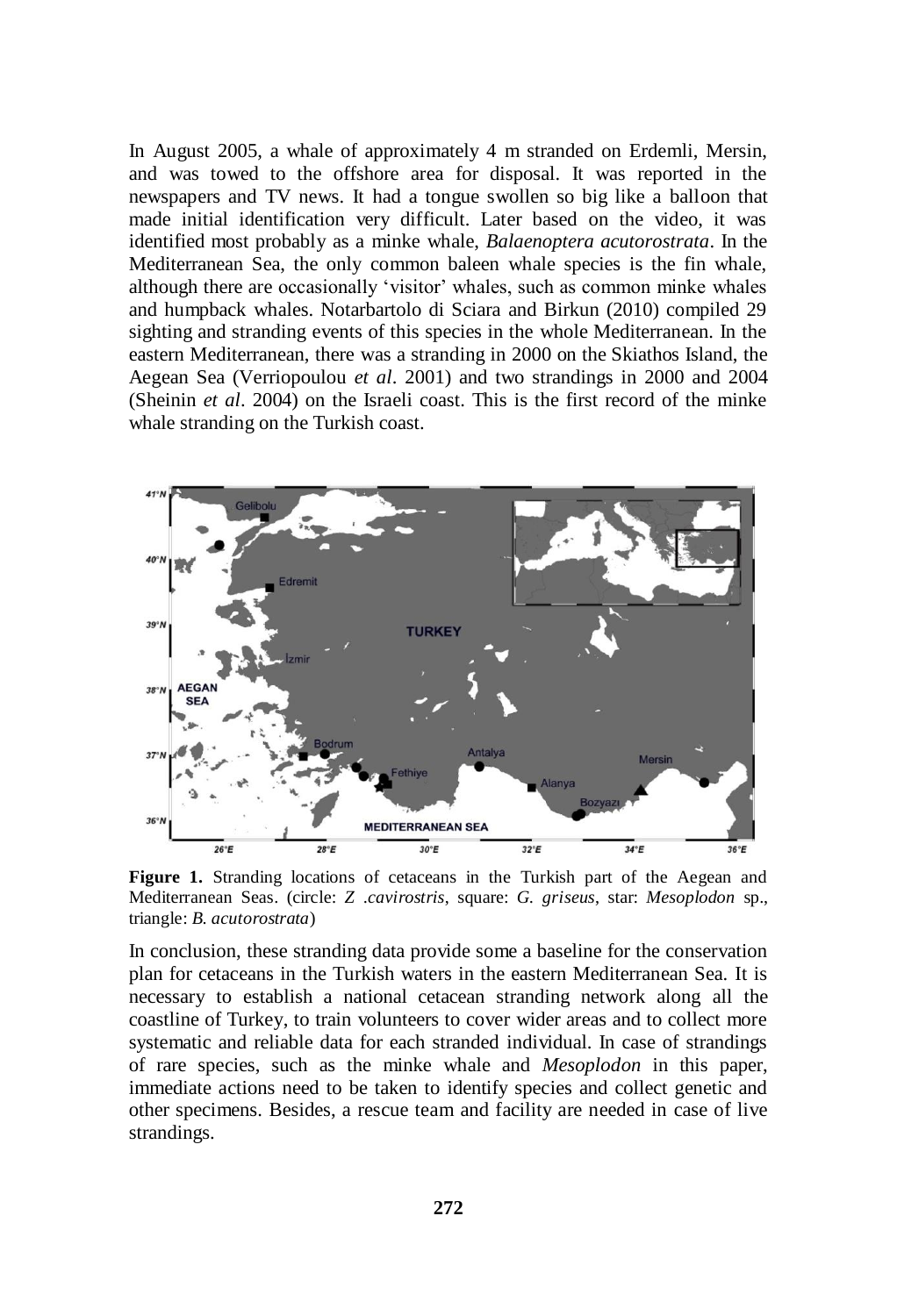#### **Acknowledgements**

The authors thank Prof. Bayram Öztürk for his encouragement and valuable suggestions, Mr. Enver Akbulut, TCSG-59 Boat Commander for sending the stranding information of the Cuvier"s beaked whale in Fethiye, all contact persons in the TUDAV cetacean stranding network, Doğan Newsagency (DHA), several media associates, Dr. Ali Cemal Gücü for detailed information and Dr. Tadasu K Yamada for helping the species identification.

# **Türkiye'nin Doğu Akdeniz kıyılarında karaya vuran gagalı balinalar, Grampus ve Mink Balinası**

## **Özet**

Türkiye"nin doğu Akdeniz kıyılarında karaya vuran cetecea üyelerinden gagalı balina türlerinden *Ziphius cavirostris* (Ziphius balinası) ve *Mesoplodon* sp., *Grampus griseus* (Grampus), *Balaenoptera acutorostrata* (Mink balinası), türlerinin 1965-2011 yılları arasında yayınlanmış ve yayınlanmamış kayıtları derlenmiştir. *G. griseus* türü için beş, *Z. cavirostris* için dokuz, Doğu Akdeniz"de nadir gözlenen "ziyaretçi" türlerden *B. acutorostrata* ve *Mesoplodon* sp. için ise birer birey belirlenmiştir.

## **References**

Bearzi, G., Reeves, R.R., Remonato, E., Pierantonio, N., Airoldi, S. (2011) Risso"s dolphin Grampus griseus in the Mediterranean Sea. *Mammailan Biology* 76: 385-400.

Cox, T.M., Ragen, T.J., Read, A.J., Vos, E., Baird, R.W., Balcomb, K., Barlow, J., Caldwell, J., Cranford, T., Crum, L., D'Amico, A., D'Spain, G., Fernandez, A., Finneran, J., Gentry, R., Gerth, W., Gulland, F., Hildebrand, J., Houser, D., Hullar, T., Jepson, P.D., Ketten, D., MacLeod, C.D., Miller, P., Moore, S., Mountain, D., Palka, D., Ponganis, P., Rommel, S., Rowles, T., Taylor, B., Tyack, P., Warzok, D., Gisiner, R., Mead, J. & Benner, L. (2006) Understanding the impacts of anthropogenic sound on beaked whales. *J. Cetacean Res.Manage.* 7: 177–187.

Frantzis, A. (1998) Does acoustic testing strand whales? *Nature* 392: 29.

Jefferson, T.A., Leatherwood, S., Webber, M.A. (1993) FAO Species Identification Guide. Marine Mammals of the World. FAO, Rome, 320 pp.

Kinzelbach, R. (1985) Der Cuvier-Schnabelwal (*Ziphius cavirostris*) im östlichen Mittelmeer. *Z. Säugetierkunde* 50: 314-316.

Marchessaux, D. (1980) A review of the current knowledge of the cetaceans in the Eastern Mediterranean Sea. *Vie et Marine* 2: 59-66.

Nortarbartolo di Sciara, G. (2009) Stranding of a rare beaked whale in Turkey. *FINS, the Newsletter of ACCOBAMS* 4(2): 15.